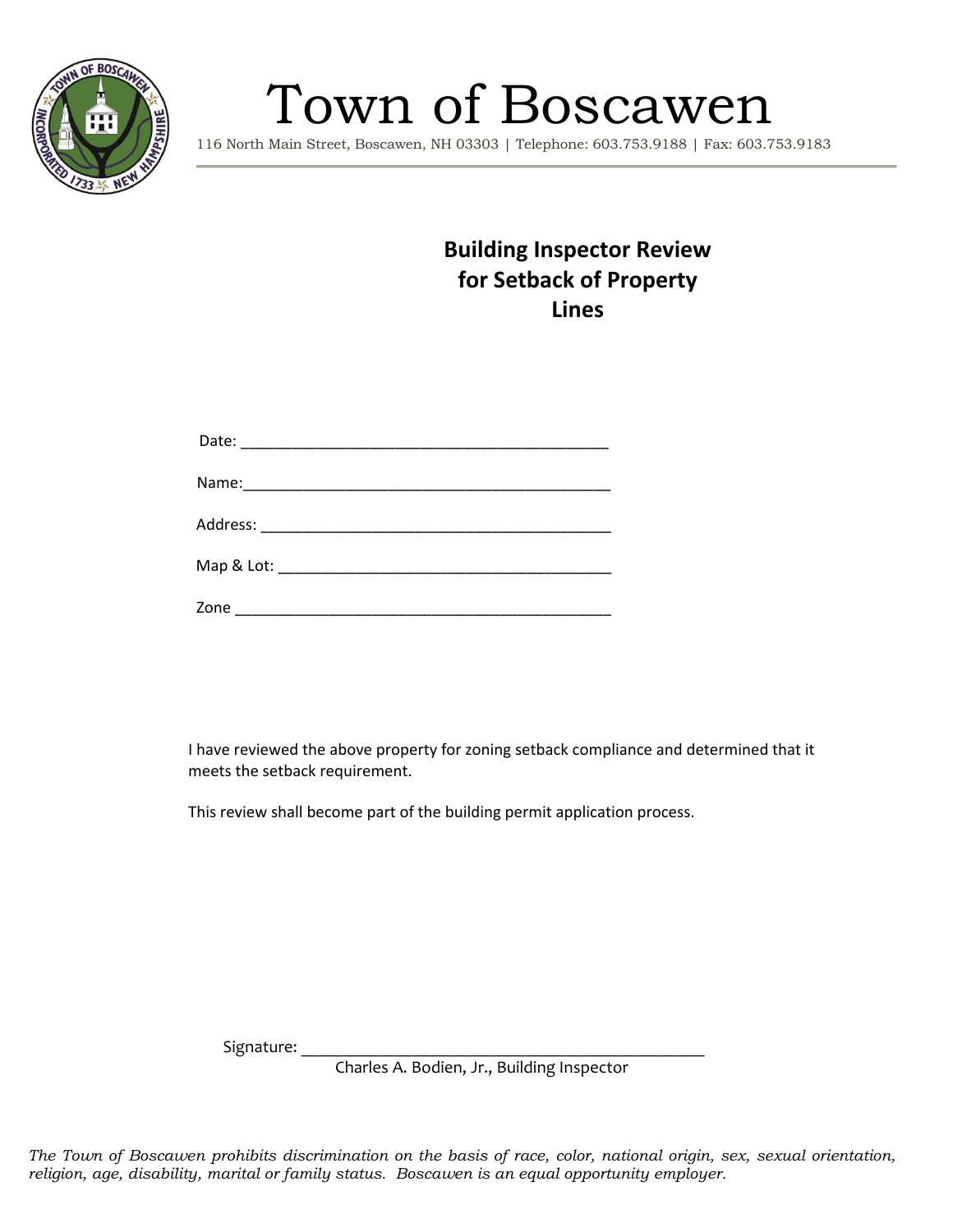## **Article V Lot Dimensions and Area**

5.01 **Minimum Area, Yard, Height, Frontage and Coverage Standards.** Subject to other provisions within this Ordinance, the following table presents the minimum area, yard, height, the frontage, and coverage requirements.

## **TABLE 2 Minimum Dimensional and Area Requirements**

|                                                        |                                       |           | <b>Zoning Districts</b> |                          |             |                          |             |           |  |  |
|--------------------------------------------------------|---------------------------------------|-----------|-------------------------|--------------------------|-------------|--------------------------|-------------|-----------|--|--|
|                                                        |                                       | <b>AR</b> | R1                      | R <sub>2</sub>           | $\mathbf C$ |                          | M           |           |  |  |
| Lot Area/Dwelling Unit (in Thousands of Square         |                                       |           |                         |                          |             |                          | $\mathbf R$ | <b>VD</b> |  |  |
| Feet)                                                  |                                       |           |                         |                          |             |                          | D           |           |  |  |
|                                                        | One Unit                              | 120       | 80                      | 40                       | 40          |                          | $\ast$      | 40        |  |  |
|                                                        | With either water or sewer (a)        |           | 40                      | 20                       | 30          |                          | $\ast$      | 40        |  |  |
|                                                        | With both water and sewer (a)         |           | 40                      | 10                       | 20          | $\overline{\phantom{a}}$ | $\ast$      | 40        |  |  |
|                                                        | Two Units                             |           | 80                      | 40                       | 40          |                          | $\ast$      | 40        |  |  |
|                                                        | With either water or sewer (a)        |           | 60                      | 30                       | 30          | $\overline{\phantom{a}}$ | $\ast$      | 40        |  |  |
|                                                        | With both water and sewer (a)         |           | 40                      | 20                       | 20          |                          | $\ast$      | 40        |  |  |
|                                                        | <b>Three Units</b>                    |           | 120                     | 60                       | 60          | $\overline{\phantom{a}}$ | $\ast$      | See VD    |  |  |
|                                                        | With either water or sewer (a)        |           | 80                      | 40                       | 40          |                          | $\ast$      | See VD    |  |  |
|                                                        | With both water and sewer (a)         |           | 60                      | 30                       | 30          |                          | $\ast$      | See VD    |  |  |
|                                                        | <b>Four Units</b>                     |           | 140                     | 80                       | 80          | $\blacksquare$           | $\ast$      | See VD    |  |  |
|                                                        | With either water or sewer (a)        |           | 100                     | 60                       | 60          | $\overline{\phantom{a}}$ | $\ast$      | See VD    |  |  |
|                                                        | With both water and sewer (a)         |           | 80                      | 40                       | 40          | $\overline{\phantom{a}}$ | $\ast$      | See VD    |  |  |
|                                                        | <b>Each Additional Unit</b>           |           | 20                      | 20                       | 20          | $\overline{a}$           | $\ast$      | See VD    |  |  |
|                                                        | With either water or sewer (a)        |           | 20                      | 15                       | 15          | $\blacksquare$           | $\ast$      | See VD    |  |  |
|                                                        | With both water and sewer (a)         |           | 20                      | 10                       | 10          |                          | $\ast$      | See VD    |  |  |
|                                                        | <b>Commercial and Industrial Uses</b> |           | $\overline{a}$          | $\overline{\phantom{0}}$ | 80          | 80                       | $\ast$      | See VD    |  |  |
| Yard (Setback) - Requirements (in feet) (b)            |                                       |           |                         |                          |             |                          |             |           |  |  |
|                                                        | Front                                 | 50        | 40                      | 30                       | 50          | 50                       | $\ast$      | See VD    |  |  |
|                                                        | Side                                  | 25        | 20                      | 10                       | 10          | 10                       | $\ast$      | See VD    |  |  |
|                                                        | Rear                                  | 50        | 40                      | 10                       | 20          | 20                       | $\ast$      | See VD    |  |  |
| Height Limits (in feet) (c)                            |                                       | 35        | 35                      | 35                       | 50          | 50                       | $\ast$      | See VD    |  |  |
| <b>Frontage Requirements (in feet)</b>                 |                                       | 200       | 150                     | 100                      | 100         | 200                      | $\ast$      | See VD    |  |  |
|                                                        | With either water or sewer (a)        | 160       | 125                     | 80                       | 100         | 200                      | $\ast$      | See VD    |  |  |
|                                                        | With both water and sewer (a)         | 120       | 125                     | 80                       | 100         | 200                      | $\ast$      | See VD    |  |  |
| <b>Coverage limits</b> (percentage of lot covered with |                                       | 20        | 25                      | 30                       | 40          | 40                       | $\ast$      | 75        |  |  |
| Buildings or structures)                               |                                       |           |                         |                          |             |                          |             |           |  |  |

(a) (b) (c) see footnotes following tables.